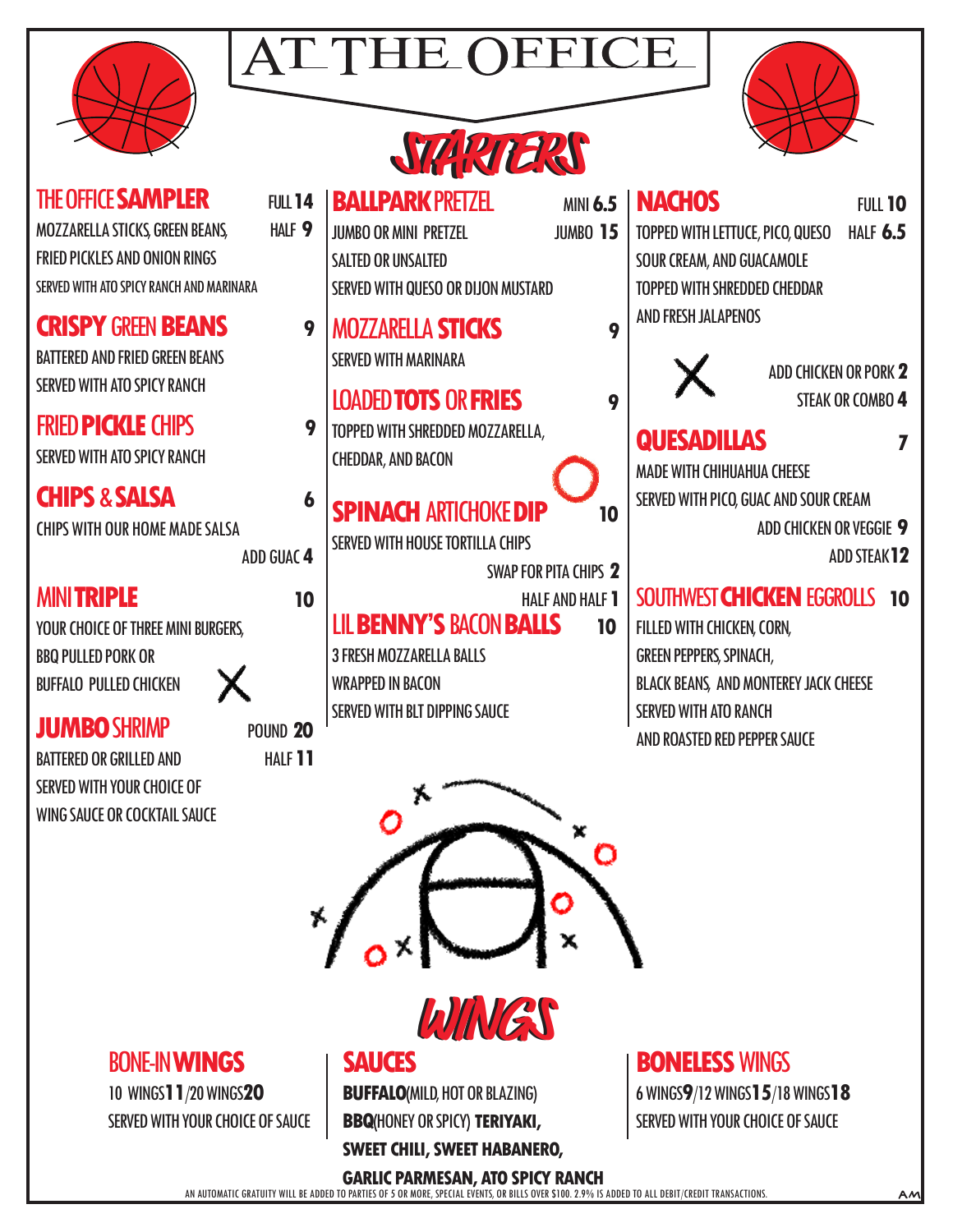

## ATTHE OI





ALL SERVED WITH LETTUCE, TOMATO, RED ONION, PICKLES AND YOUR CHOICE OF SIDE

 **AMERICAN, SWISS, PEPPERJACK, PROVOLONE, CHEDDAR, FETA, BLEU CHEESE**

| <b>OFFICE CLASSIC</b><br>11                                                                 | <b>BREAKFAST BURGER</b><br>14                                        | <b>FOUR CHEESE</b>                                                                          | 12 |
|---------------------------------------------------------------------------------------------|----------------------------------------------------------------------|---------------------------------------------------------------------------------------------|----|
| <b>SERVED WITH YOUR CHOICE OF CHEESE</b>                                                    | APPLEWOOD SMOKED BACON, AN OVER EASY EGG                             | AMERICAN, SWISS, CHEDDAR,                                                                   |    |
| <b>BACON CHEDDAR</b><br>13                                                                  | AND AMERICAN CHEESE ON A PRETZEL ROLL                                | AND MOZZARELLA CHEESE                                                                       |    |
| <b>APPLEWOOD SMOKED BACON AND SHARP CHEDDAR</b><br><b>MUSHROOM SWISS</b>                    | <b>CINCO DE MAYO</b><br>14<br>HOMEMADE SALSA, GUACAMOLE, SOUR CREAM, | <b>BLACK &amp; BLEU</b><br><b>TOPPED WITH BLEU CHEESE CRUMBLES</b>                          | 14 |
| 12<br><b>FRESH SAUTEED MUSHROOMS AND SWISS CHEESE</b>                                       | SHREDDED LETTUCE AND PEPPERJACK CHEESE<br><b>BIG TEX</b><br>14       | <b>THE GOBBLER</b>                                                                          | 12 |
| <b>PATTY MELT</b><br>12<br><b>CHEDDAR CHEESE AND GRILLED ONION</b><br><b>JON MARBLE RYE</b> | <b>BBQ PULLED PORK, COLESLAW,</b><br>ON A PRETZEL ROLL               | SEASONED TURKEY BURGER, FRESH SPINACH,<br>RED ONION, AVOCADO,<br>MELTED FETA AND PESTO MAYO |    |
|                                                                                             | $\sim$ $\sim$ $\sim$ $\sim$ $\sim$ $\sim$ $\sim$ $\sim$              |                                                                                             |    |



### **LOCO** CHICKEN **11**

CAJUN CHICKEN, PEPPERJACK, PICO, AVOCADOS AND CRISPY TORTILLA CHIPS

**BUFFALO** 11 |

CHICKEN TOSSED IN BUFFALO TOPPED WITH MOZARRELLA

#### **BOARDROOM 11**

CHICKEN, MARINARA, TOMATOES, MUSHROOMS, GREEN PEPPERS, RED ONIONS AND MOZZARELLA

### BBQ **PULLED** PORK **11**

PULLED PORK, BBQ SAUCE, RED ONIONS AND MOZZARELLA

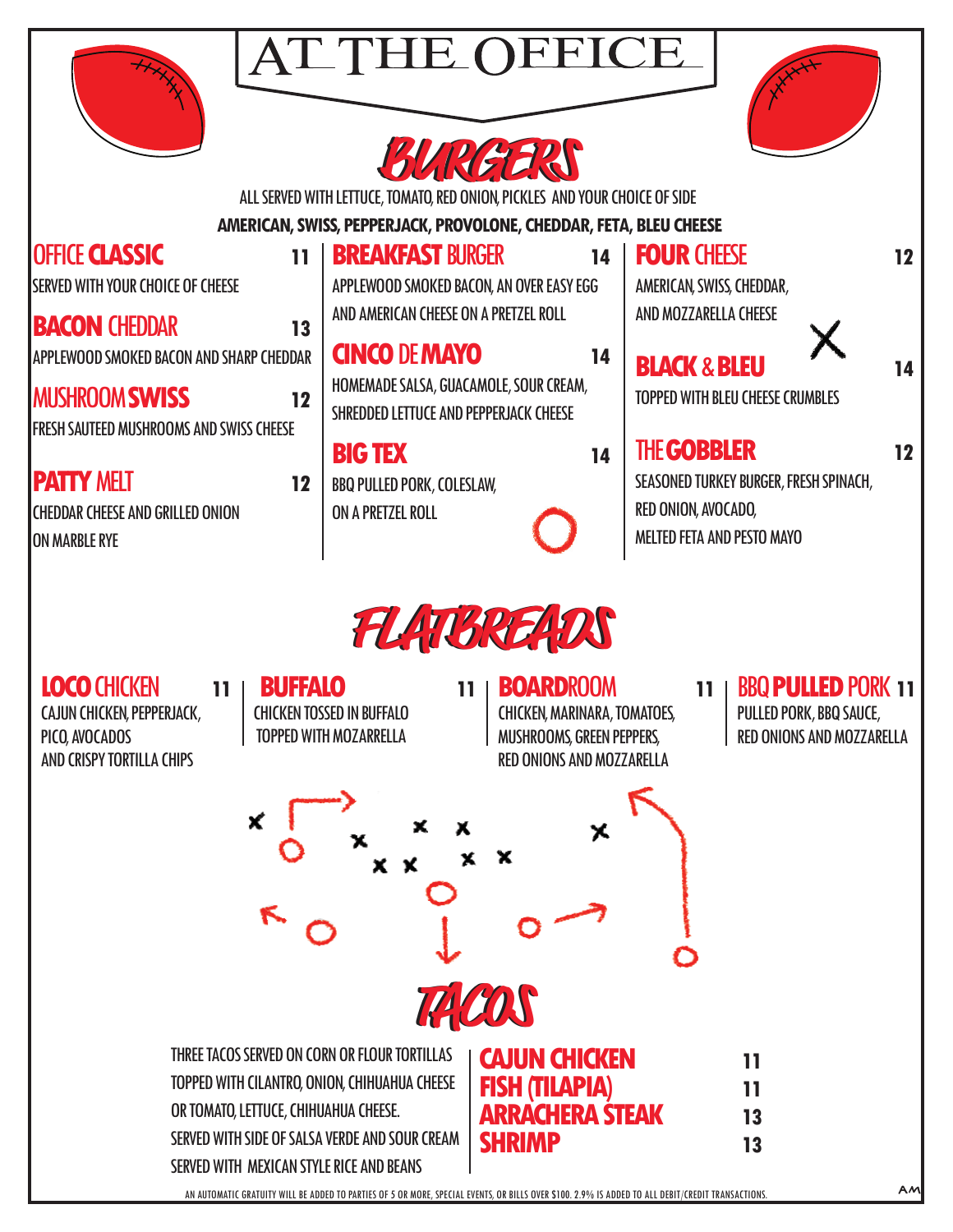

GRILLED OR BREADED

BREADED CHICKEN, ATO RANCH,

GRILLED CAJUN CHICKEN, PICO,

BACON AND PEPPERJACK

GUAC, AND PEPPERJACK

CLASSIC **CHICKEN 10** 

**SOUTHWEST CHICKEN 11** 

LOCO **CHICKEN 11**

## **ATTHE OF**





ALL SERVED WITH LETTUCE, TOMATO, RED ONION, PICKLES AND YOUR CHOICE OF SIDE

### **CALI** CHICKEN **11**  GRILLED CHICKEN, AVOCADO, PESTO MAYO AND MOZZARELLA

**FRITTER GRILLED CHEESE** 12 CHICKEN FRITTERS, BACON, BBQ SAUCE AND CHEDDAR CHEESE ON TEXAS TOAST

#### PULLED **PORK** OR **CHICKEN 11** SERVED IN HOUSE BBQ OR BUFFALO SAUCE

CHICKEN **PARM 11**  GRILLED OR BREADED, MOZZARELLA AND MARINARA

**PHILLY** SHAVER **13** SHAVED RIBEYE, SAUTEED GREEN PEPPERS AND ONIONS TOPPED WITH MOZZARELLA ON FRENCH BREAD

### KILLER **GRILLED** CHEESE **10**

AMERICAN AND PEPPERJACK CHEESE, BACON AND TOMATOES

TURKEY, BACON, LETTUCE TOMATO, MOZZARELLA ON WHITE TOAST

HOUSE **CLUB 12**

CHICKEN **BACON** RANCH **11** GRILLED CHICKEN, BACON, AMERICAN CHEESE,

LETTUCE, TOMATO, RANCH

**BUFFALO** CHICKEN **11**

GRILLED OR BREADED CHICKEN IN YOUR CHOICE OF BUFFALO SAUCE, LETTUCE, TOMATO, RANCH

**WRAPS WRAPS** SERVED WITH YOUR CHOICE OF SIDE **SOUTHWEST CHICKEN 11** GRILLED CHICKEN WITH BACON, LETTUCE, TOMATO, PEPPER JACK AND CHIPOTLE MAYO TURKEY **BACON** AVOCADO **12**

TURKEY, BACON, TOMATO, LETTUCE, ONION, AVOCADO AND PESTO MAYO





| <b>FRIES</b>       | <b>MIXED VEGGIES</b>             |
|--------------------|----------------------------------|
| <b>TATER TOTS</b>  | <b>ONION RINGS</b>               |
| <b>PASTA SALAD</b> | <b>SWEET POTATO WAFFLE FRIES</b> |
| <b>COLE SLAW</b>   | <b>BROCCOLI</b>                  |
|                    |                                  |

**2.95** (ADD STRAWBERRY, RASPBERRY, OR PEACH FLAVOR FOR \$1) **3.50 PEPSI, DIET PEPSI, DR PEPPER, RED BULL ROOT BEER, LEMONADE, MOUNTAIN DEW, RASPBERRY TEA, SIERRA MIST CRANBERRY JUICE, COFFEE, UNSWEETENED TEA**

AN AUTOMATIC GRATUITY WILL BE ADDED TO PARTIES OF 5 OR MORE, SPECIAL EVENTS, OR BILLS OVER \$100. 2.9% IS ADDED TO ALL DEBIT/CREDIT TRANSACTIONS.